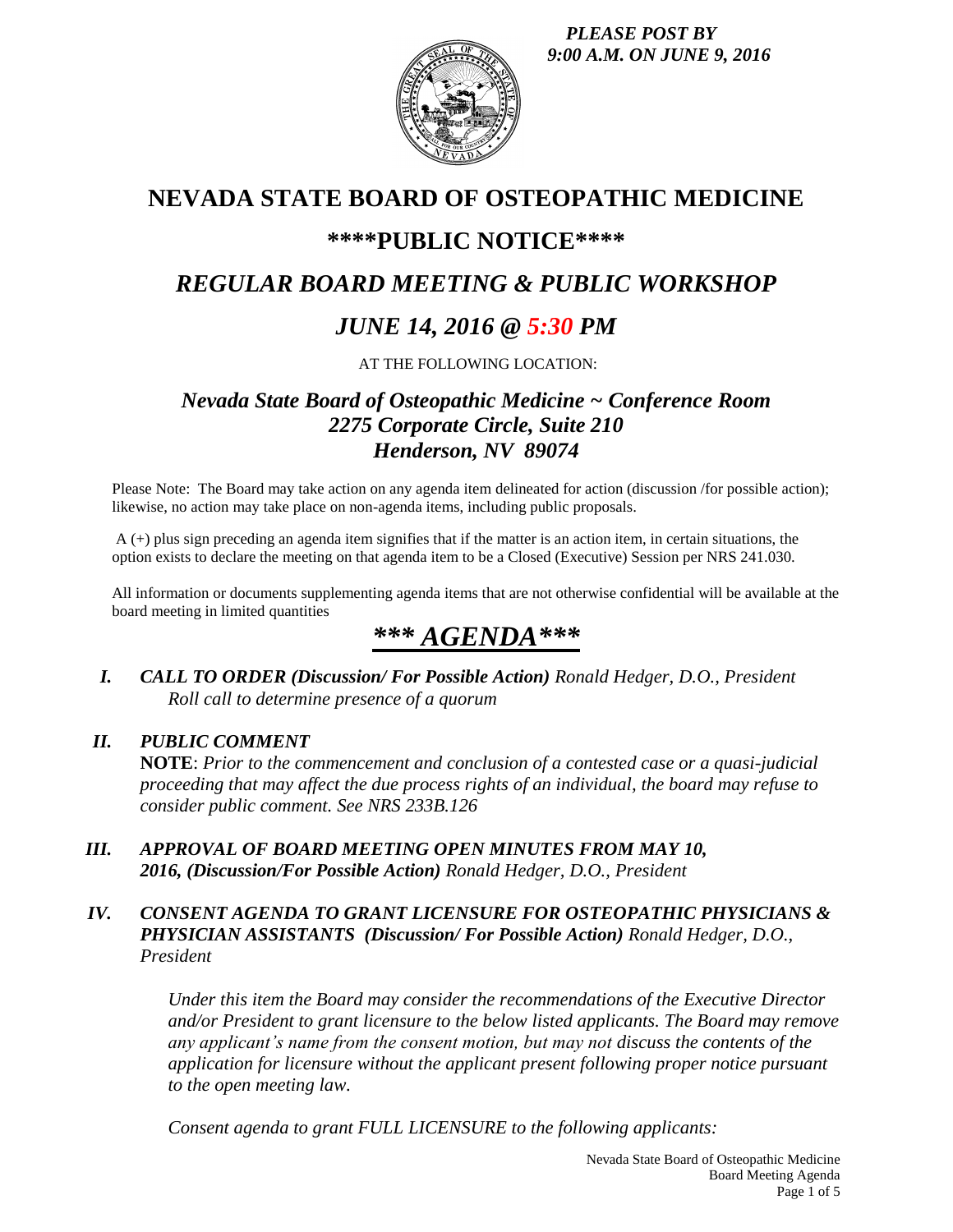#### *Osteopathic Physician Name Specialty*

*Carmen Alfonso, D.O. OB/GYN Matthew Fain, D.O. Internal Medicine Cheryl Martin-Profit, D.O. – Reinstatement OB/GYN Christina Mota, D.O. Family Medicine Maria Perez-Johnson, D.O. - Endorsement Pediatrics*

*Alisa Gifford, PA-C Dana Forte, D.O. Susan Morgan, PA-C Carrie Hersh, D.O.*

*Special Event Specialty Shino Bay Aguilera, D.O. Dermatology*

### *Effective 07/01/16:*

*Amy Bliss, D.O. Emergency Medicine Elizabeth Bollenbacher, D.O. Internal Medicine Jared Brummel, D.O. Orthopedic Surgery Sahmon Chinichian, D.O. Ophthalmology Derek Crouch, D.O. Family Medicine Ricardo Cruz, D.O. Family Medicine Richard Curren, D.O. Family Medicine John Hopkins, D.O. Emergency Medicine Gregg Kling, D.O. Emergency Medicine Amy Lefferdink Jennings, D.O. Anesthesiology Eric Lindvall, D.O. - Endorsement Orthopedic Surgery Andrew Liu, D.O. Internal Medicine Amy McDonald, D.O. OB/GYN Jenine Paner-Bansi, D.O. Family Medicine Paul Paradiso, D.O. Internal Medicine Elizabeth Phung-Hart, D.O. Internal Medicine Jesse Reinking, D.O. Psychiatry Jason Remick, D.O. Emergency Medicine Kirsta Schoeff, D.O. Pediatric Ophthalmology Alexis Stephens, D.O. Dermatology Adrienne Szeto, D.O. Neurology Alan Taylor, D.O. Occupational Medicine Alexander Udell, D.O. Internal Medicine Christopher Ward, D.O. - Endorsement Internal Medicine Lynsey Zuar, D.O. Pediatrics*

### *Special Licenses NRS.633.411:*

*Azaan Akbar, D.O. Valley - Internal Medicine Steven Carter, D.O. Valley - Internal Medicine Sonia Garcia-Jayne, D.O. Valley – Family Medicine Alvin Ha, D.O. Valley - Internal Medicine*

### *Physician Assistant Supervising Physician*

*Thanh Cao, D.O. Valley - Internal Medicine Jonathan Chiang, D.O. UNSOM – Family Medicine LV Edward Co, D.O. UNSOM – Internal Medicine LV Debbie Dennis, D.O. UNSOM - Psychiatry Reno Berj Dermendjian, D.O. Valley – Internal Medicine Neal Foley, D.O. Mountain View – General Surgery Dyllen Grossman, D.O. Valley – Internal Medicine*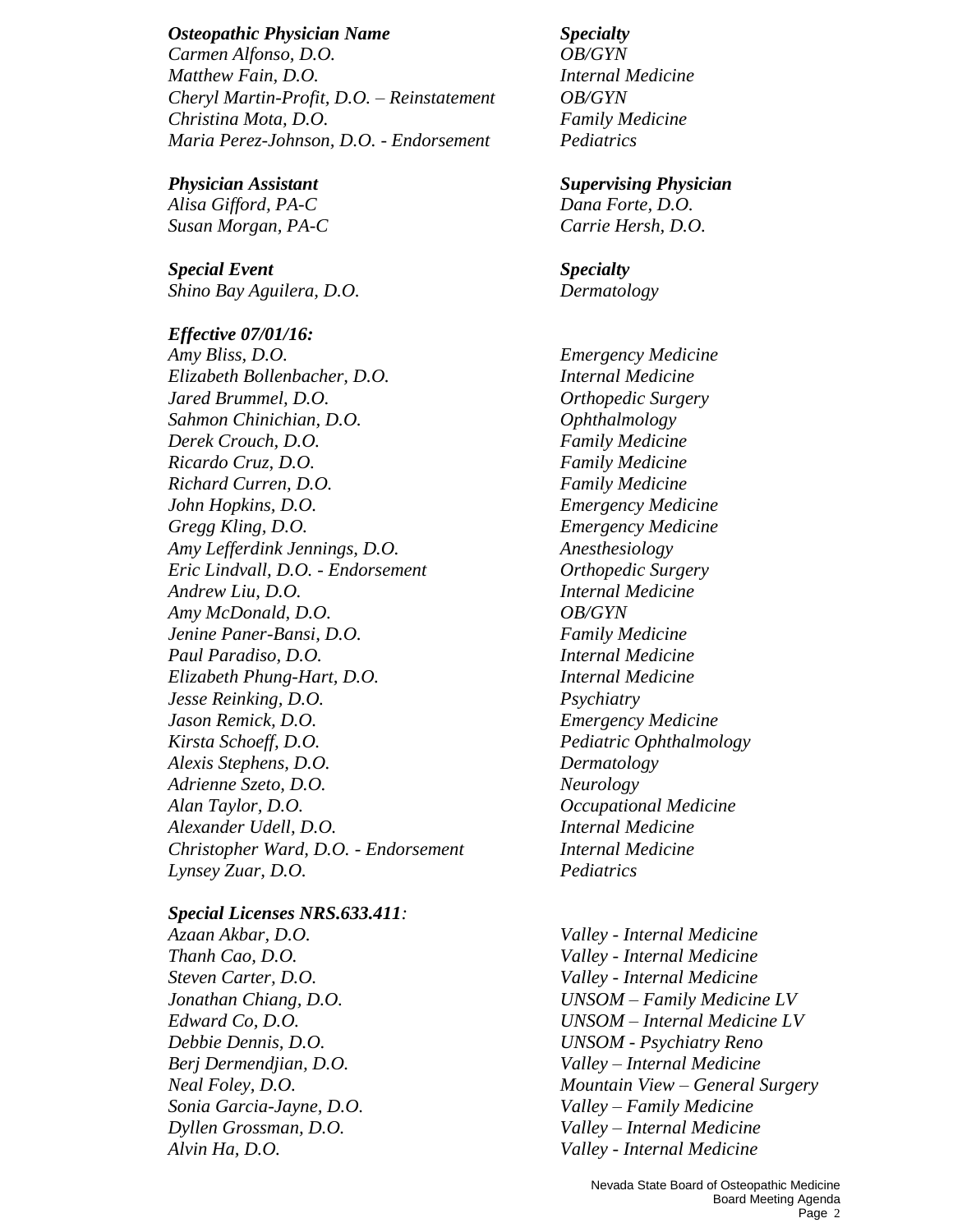*Victor Hoang, D.O. Valley – Orthopedic Jason Hoffman, D.O. Valley – Orthopedic Ryan Huang, D.O. Valley – Family Medicine Amanda King, D.O. UNSOM – Psychiatry LV Michelle Lin, D.O. Valley – Family Medicine Andreea Marina, D.O. UNSOM – Psychiatry LV Micheal McGrew, D.O. Valley – Family Medicine Tyler Peterson, D.O. Valley – Family Medicine Amanda Pham, D.O. UNSOM – Psychiatry LV Arielle Von Strolley, D.O. Valley – Neurology Garet Zaugg, D.O. Valley - Neurology*

*George Jeung, D.O. Valley – Internal Medicine Steven Jorgensen, D.O. UNSOM - Family Medicine – Reno Jed Lowe, D.O. Valley - Internal Medicine Devone Mansour, D.O. UNSOM – General Surgery Winnie Nhan, D.O. Valley - Internal Medicine Andrew Ockuly, D.O. UNSOM – General Surgery Peter Park, D.O. UNSOM – Internal Medicine Reno Priyanka Patel, D.O. Valley - Internal Medicine Tyler Primavera, D.O. UNSOM – Internal Medicine Reno Daniel Psoinos, D.O. UNSOM – Psychiatry Reno Michael Sheinin, D.O. Valley - Internal Medicine Joseph Telliard, D.O. Valley – Internal Medicine Christopher Tonthat, D.O. Valley – Internal Medicine Aric Tucker, D.O. Valley – Internal Medicine Alan Walsh, D.O. Valley – Internal Medicine Tarris Webber, D.O. Valley – Internal Medicine Nancy Yan, D.O. UNSOM – Psychiatry Reno*

- *V. +FULL LICENSURE FOR OSTEOPATHIC PHYSICIAN CHAD TAYLOR, D.O., (personal appearance), (Discussion/For Possible Action/Board may go into closed* **session** *pursuant to NRS 241.030 to move to a closed session because the discussion will have to do with this applicant's character, alleged misconduct, professional competence, or similar items). Ronald Hedger, D.O., President*
- *VI. +FULL LICENSURE FOR OSTEOPATHIC PHYSICIAN MICHAEL YUDEZ, D.O., (personal appearance), (Discussion/For Possible Action/Board may go into closed* **session** *pursuant to NRS 241.030 to move to a closed session because the discussion will have to do with this applicant's character, alleged misconduct, professional competence, or similar items). Ronald Hedger, D.O., President*
- *VII. + CONSIDERATION/APPROVAL OF REMEDIATION AGREEMENT AND ORDER REGARDING MITCHEL PHILLIPS, D.O., IBM PAUL MAUSLING, D.O., (Discussion/For Possible Action/Board may go into closed* **session** *pursuant to NRS 241.030 to move to a closed session because the discussion will have to do with this applicant's character, alleged misconduct, professional competence, or similar items). Ronald Hedger, D.O., President*
- *VIII. + CONSIDERATION/APPROVAL OF SETTLEMENT AGREEMENT AND ORDER REGARDING ROBERT TOLEDO, D.O., IBM NICOLE CAVENAGH, Ph.D., (Discussion/For Possible Action/Board may go into closed* **session** *pursuant to NRS 241.030 to move to a closed session because the discussion will have to do with this*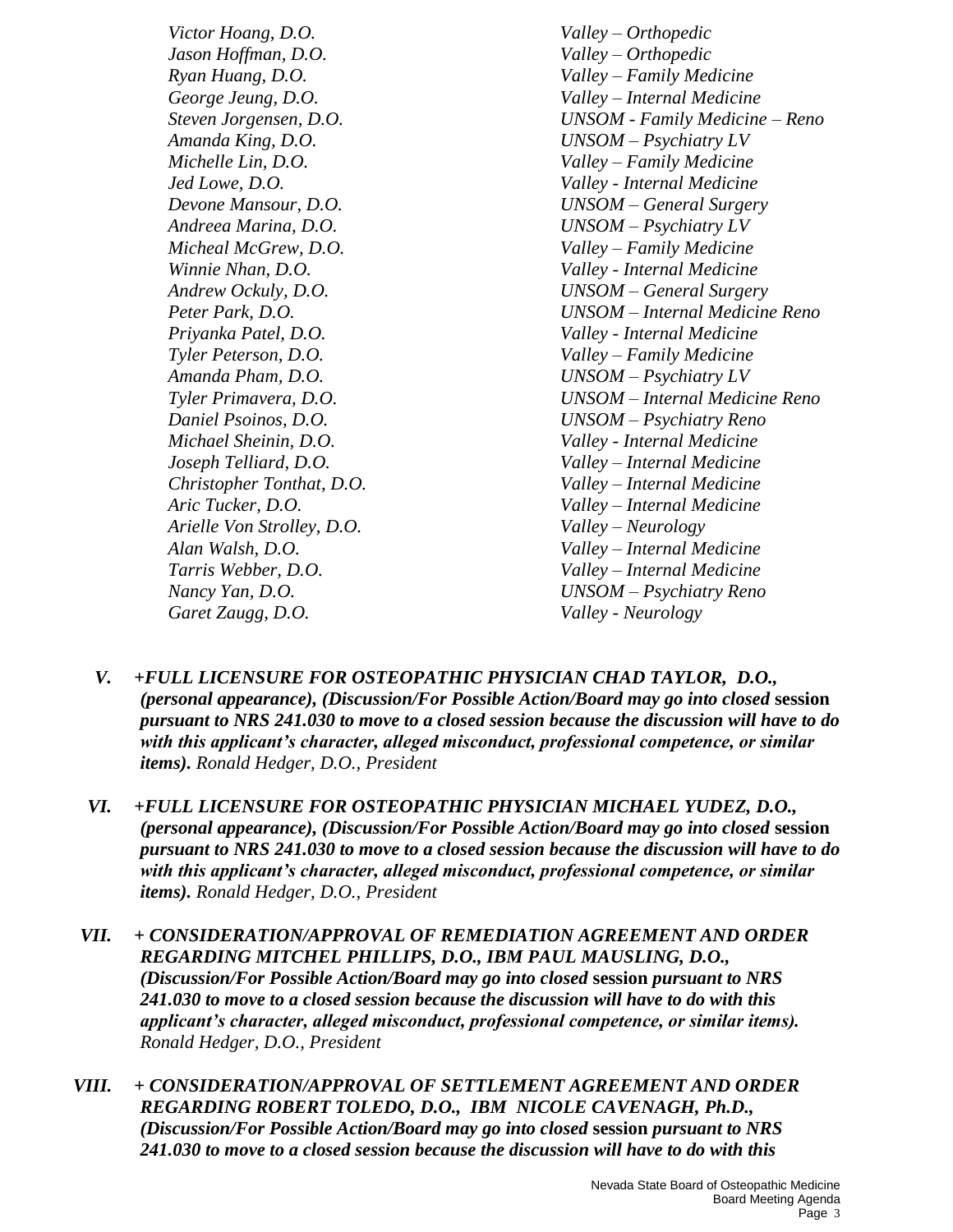*applicant's character, alleged misconduct, professional competence, or similar items). Ronald Hedger, D.O., President*

*IX. PUBLIC WORKSHOP: DISCUSSION/CONSIDERATION/POTENTIAL ACTION REGARDING R069-16 DRAFT REGULATORY LANGUAGE ADDRESSING THE USE OF OPIOID ANALGESICS IN THE TREATMENT OF PAIN, (Discussion/For Possible Action), Ronald Hedger, D.O., President*

## *X. EXECUTIVE DIRECTOR'S REPORT*

- *a. Financial*
- *b. Licensing*
- *c. Interstate Medical Licensure Compact Update*
- *d. August Board Meeting Date -Change*
- *XI. LEGAL REPORT (Discussion/Action) by Louis Ling, Board Counsel and/or Sophia Long, Deputy Attorney General*

# *XII. ITEMS FOR FUTURE DISCUSSION/ACTION/UPCOMING AGENDA*

*XIII. PRESIDENT Report on Board Business, Ronald Hedger, D.O., President*

## *XIV. PUBLIC COMMENT*

*Prior to the commencement and conclusion of a contested case or a quasi-judicial proceeding that may affect the due process rights of an individual, the board may refuse to consider public comment. See NRS 233B.126.*

*Under the public comment item, members of the public may bring matters not appearing on this agenda to the attention of the Board. The Board may discuss but may not act on the matters at this meeting. A citizen may speak on a matter not on the posted Agenda after all matters listed on the posted Agenda have been acted upon by the Board, but only after receiving recognition and consent of the Chairman of the Board. If the Board desires, the matters may be placed on a future agenda for action.*

*In consideration of others, please avoid repetition and limit your public comments to no more than five (5) minutes. The Board may also allow public comment on specific agenda items as they are called, as well as during the Public Comment portion of the Board meeting.* 

*Pursuant to NRS 241.020 (6), please take notice: (1) Items on the agenda may be taken out of order; (2) Two or more agenda items may be combined for consideration; and (3) At any time, items on the agenda may be removed from the agenda or discussion of the items may be delayed.*

# *Notices posted at the following locations:*

*Grant Sawyer State Office Building, 555 E. Washington Avenue, Las Vegas, NV 89101 Office of the Nevada State Board of Osteopathic Medicine-Henderson Office of the Attorney General, 100 North Carson Street, Carson City, NV 89701 Clark County Library, 1401 E. Flamingo Rd., Las Vegas, NV 89119 Nevada State Board of Medical Examiners, 1105 Terminal Way, Suite 301; Reno, NV 89502 Nevada Public Notices Website-* [www.notice.nv.gov](http://www.notice.nv.gov/)

# *Board Meeting Agendas and Minutes are posted on our website;*